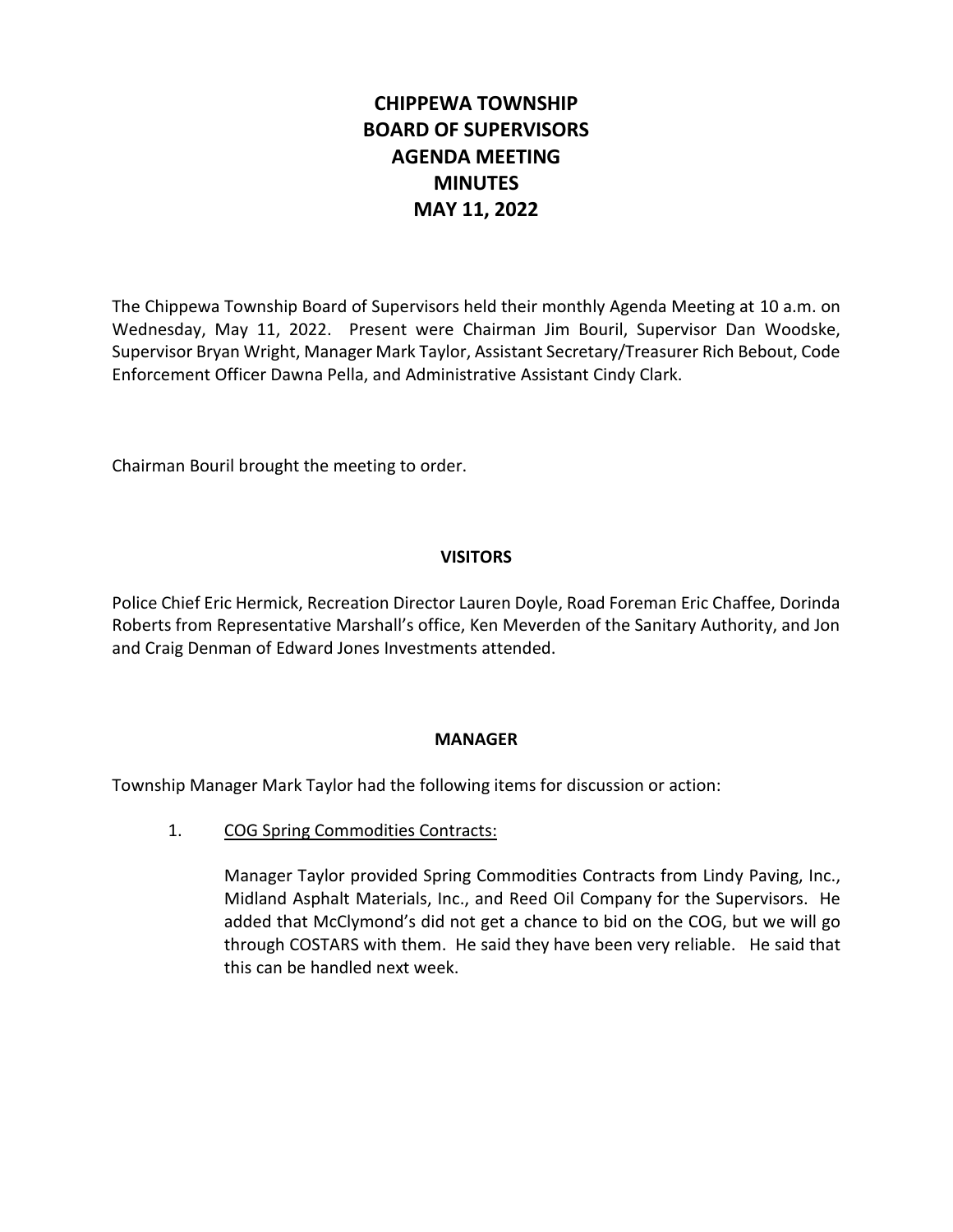# **Chippewa Township Supervisors' Minutes Page 2 of 5 May 11, 2022**

#### 2. Refuse and Recycling Contract:

Manager Mark Taylor had provided the Supervisors with our present Refuse and Recycling Contract, as it is up this year. He needs to know if the Supervisors want to go out to bid or not. There is an option with the present company and we need to notify them as to what we want to do. The contract has also been forwarded to Solicitor Steele to look over. He mentioned that Joe no longer works for Valley Waste and someone else has taken over. He said they have indicated that they would like to bid again, so there is definitely competition between the companies. The Supervisors had several questions and there was some discussion on this subject. The Manager brought up the cost of fuel. Manager Taylor added that when talking to the present hauler, they have expressed that they would like to extend pick-ups to four days. He said several years ago Chippewa only had one day pick-up but that had disadvantages due to vehicle break-downs. Presently it is a three-day schedule. Manager Taylor said that there are several things in the contract that need to be discussed, including the number of years that the contract will encompass. He said he can see what other communities are doing, and see what works best for both the company and Chippewa Township.

## 3. Steve Dillon Request Letter:

Mr. Dillon would like to purchase a right-of-way that is owned by Chippewa Township. He has maintained the Township property as long as he has lived there and has now asked to purchase it from the Township. It is off of Lipinwood Drive. Manager Taylor forwarded the request to Solicitor Shannon Steele. He said he sees no reason to keep this land and said that an easement could be considered.

# 4. Requests from Chief Eric Hermick:

Chief Hermick asked for permission to place former officer Brad Gicopoulos back on the Township roster as a part-time police officer. Officer Herczak is leaving the department soon. The Chief said that Officer Gicopoulos is already trained and is in the Township programs and systems.

**MR. WRIGHT MOVED** to grant permission to Chief Hermick to re-hire Brad Gicopoulos as a part-time police officer. Mr. Woodske seconded the motion and with no further discussion, the motion carried.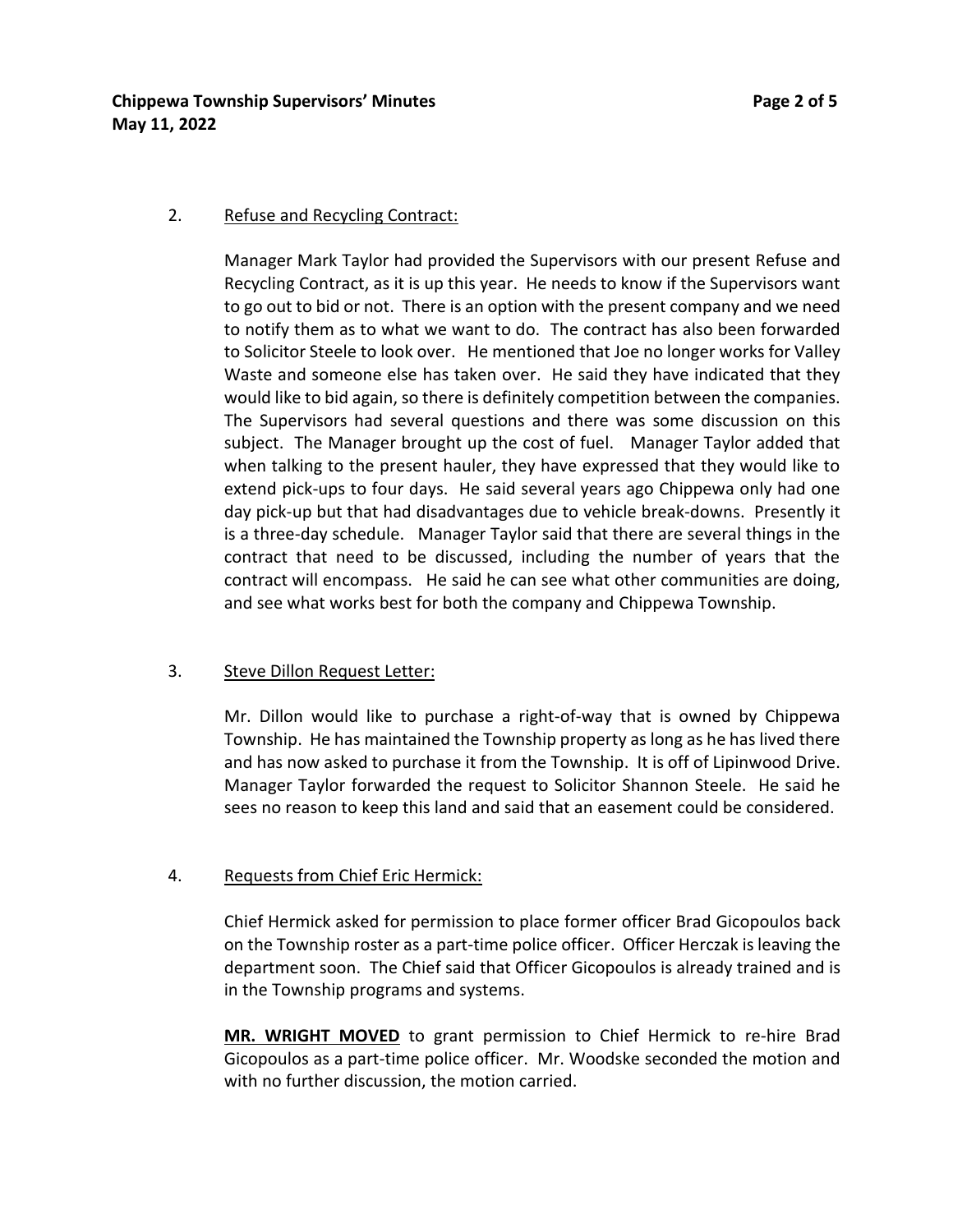Chief Hermick said that he has been working on a promotion system for the department. He would like permission to establish a promotion list at no cost to the Township.

**MR. WOODSKE MOVED** to grant permission to Chief Hermick to move forward with the promotion system. Mr. Wright seconded the motion and after he asked a few questions the motion carried.

## 5. War Memorial Project:

Manager Taylor provided the Supervisors with a new drawing of the War Memorial Project. He feels the Township can pay for \$2000 worth of landscaping for the project as our contribution. He said that work on the project should begin in June.

#### 6. Fitness Courts:

Manager Taylor said that another conference call regarding the proposed Township fitness courts was held yesterday. He said he has sent information to Solicitor Steele to see how this equipment can legally be purchased. He is expecting a recommendation from her.

## 7. Baseball Field Score Boards Field 1 Foul Poles:

Mark Taylor said that the organization purchased actual foul poles and the Township installed them. He said they look great. He said they have done a good job with fund-raising and getting sponsors and will work together to get the scoreboard installed.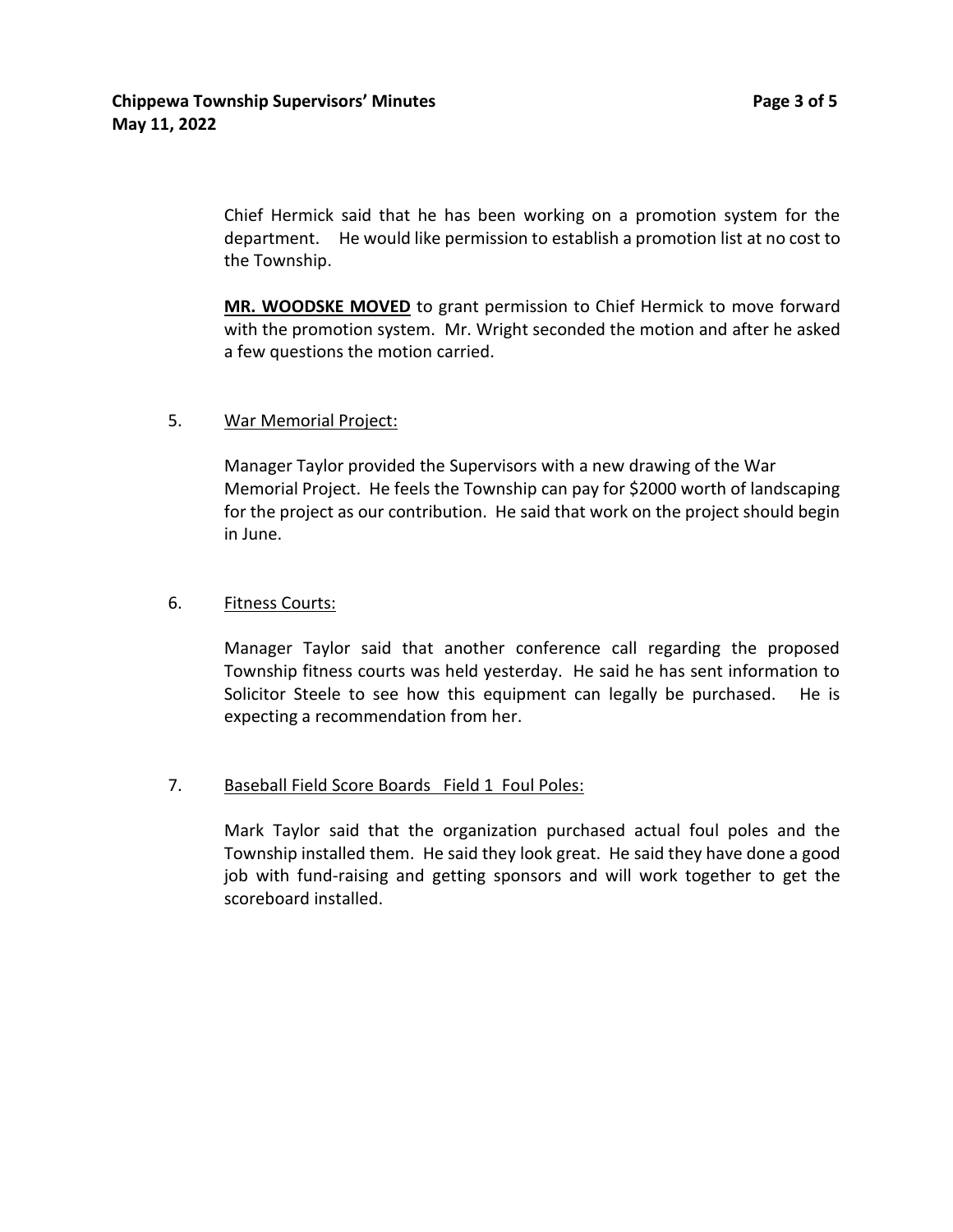A. Police:

Chief Hermick has submitted the monthly Police Department Report for next week's meeting and said he will be happy to answer questions about the report if there are any.

B. Street:

Eric Chaffee has submitted his monthly report for the Regular Meeting.

## C. Recreation:

Lauren Doyle gave the Supervisors a written report and updated them on recreation activities. She said some very large tournaments will be held at our facilities this year. 1100 participants are expected at some of the lacrosse events. She said that this year they are charging \$5 per car for parking and this will generate additional revenue for the Township. Community Day will take place on July  $9<sup>th</sup>$ . A garden party will be held at Sahli Park.

Manager Taylor said that a date will be set for the Supervisors to tour the parks with Lauren Doyle. There are many items that need to be discussed

## D. Code Enforcement:

Dawna Pella had nothing to report but said her activities will change when the weather changes.

# E. Sanitary Authority:

Ken Meverden updated the Supervisors on projects including the one in South Beaver, and a replacement at the plant